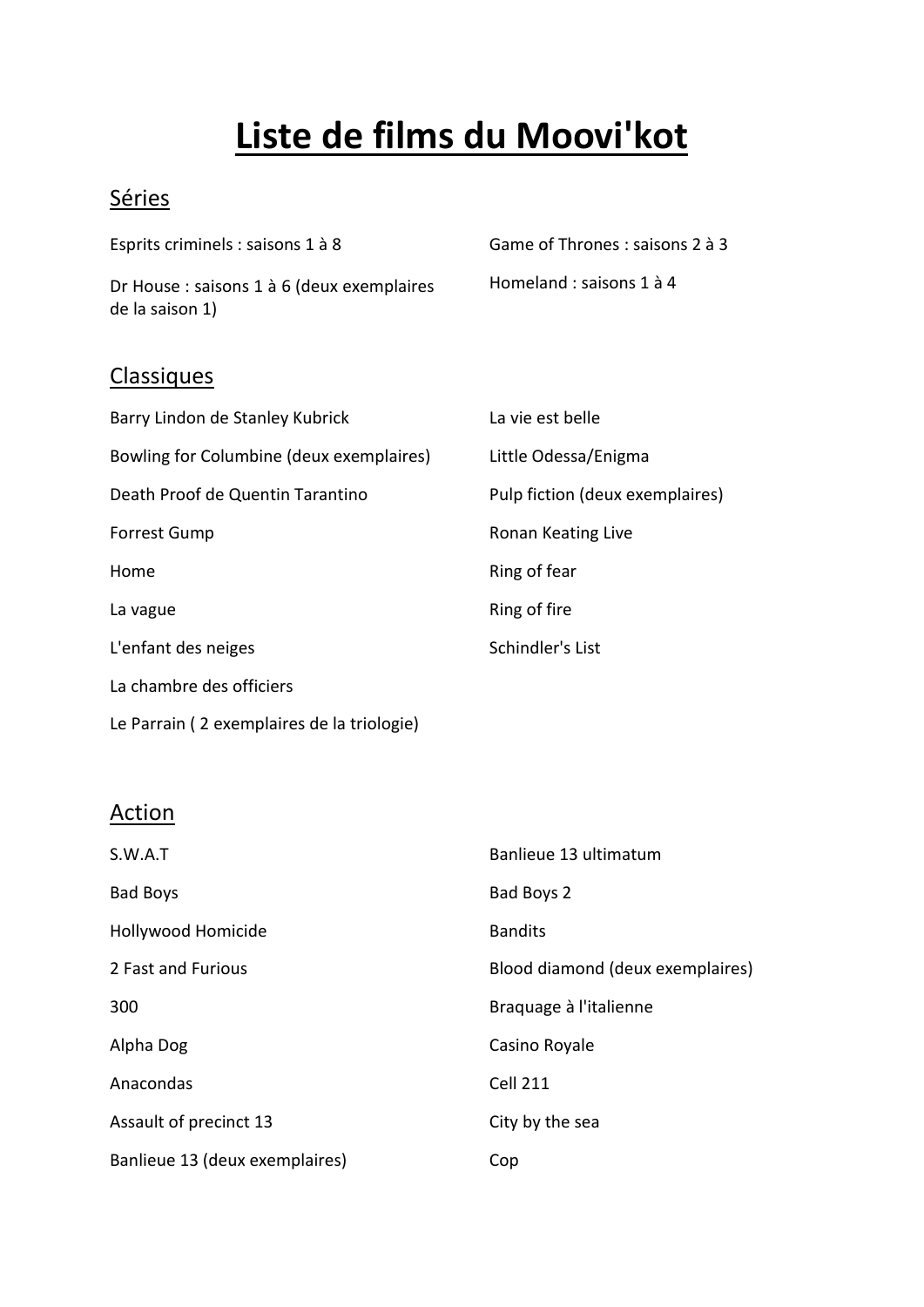| Coups d'Etat                 | New police story            |
|------------------------------|-----------------------------|
| Donnie Brasco                | <b>Night Hawks</b>          |
| Ennemi dans l'Etat           | Night of the running man    |
| Enemy of the State           | Nikita                      |
| Future sport                 | <b>Quantum of Solace</b>    |
| <b>Ghost Rider</b>           | Oblivion                    |
| Hitman                       | Ocean's Eleven              |
| Hooligans                    | <b>Operation Espadon</b>    |
| Independance Day             | Otage                       |
| Inglorious basterds          | Point break                 |
| Instincts meurtriers         | Poséidon                    |
| Jarhead                      | Quatre frères               |
| Kiss kiss bang bang          | Quelques jours en Septembre |
| L'homme de l'intérieur       | Riders                      |
| L'interprète                 | Rollerball                  |
| La doublure                  | Russian transporteur        |
| La mémoire dans la peau      | Sacrifie                    |
| La peur au ventre            | Shooter                     |
| La somme de toutes les peurs | Skyfall                     |
| Lakeview terrace             | Speed                       |
| Le collectionneur            | Swimming with sharks        |
| Le royaume                   | The hunting party           |
| Le vol du phoenix            | The kingdom                 |
| Lions for Lambs              | The lost angel              |
| Lord of war                  | The sentinel                |
| Man of fire                  | <b>Trucks</b>               |
| Mission Impossible 1         | Un flic à abattre           |
| Mission Impossible 3         | Vantage point               |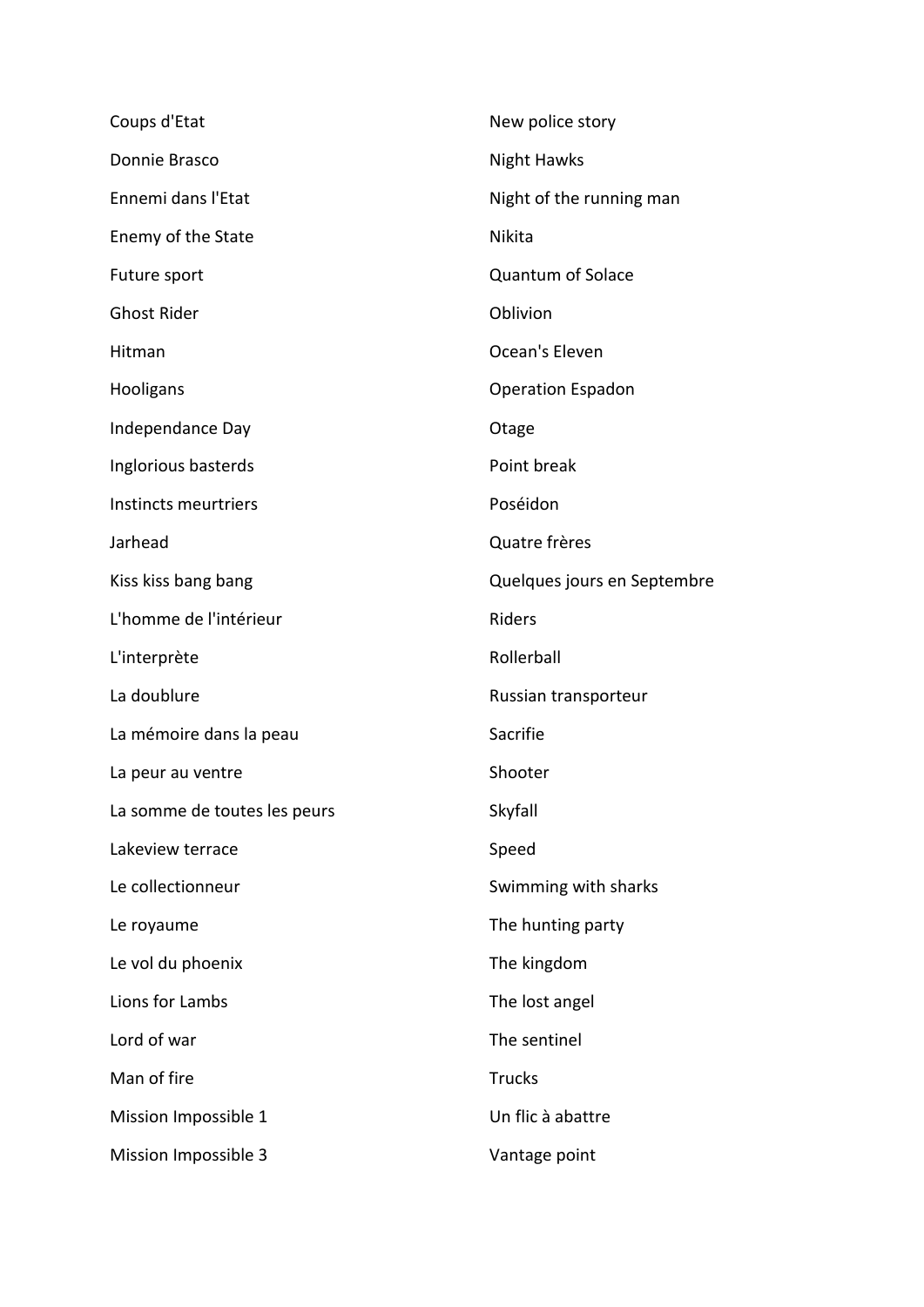#### Wanted

## **Romances**

| Amour                        | Orgueil et préjugés    |
|------------------------------|------------------------|
| Benjamin Button              | Out of Africa          |
| Closer                       | Petites confidences    |
| Crazy, Stupid, Love.         | Safe haven             |
| Dear John                    | The fault in our stars |
| Dirty dancing                | The room upstairs      |
| "Embrassez qui vous voudrez" | Tout ce qui brille     |
| F.T.W.                       | Unfaithful             |
| Grease                       | Up in the air          |
| Love actually                | When Harry met Sally   |
| Mamma mia!                   |                        |

# Films familiaux

| Alex Rider                              | Little Big League         |
|-----------------------------------------|---------------------------|
| <b>Beautiful creatures</b>              | Maleficent                |
| <b>Benjamin Gates</b>                   | Minuscule (DVD 1, 2 et 3) |
| Benjamin Gates 2                        | Pirates des Caraïbes 1    |
| <b>Boule et Bill</b>                    | Pirates des Caraïbes 2    |
| Coeur de Dragon                         | Pirates des Caraïbes 3    |
| Eldorado                                | <b>Sherlock Holmes</b>    |
| Garfield 2                              | Sky High                  |
| Harry Potter et le prisonnier d'Azkaban | Spider-man 2              |
| Harry Potter et la coupe de feu         | Spider-man 3              |
| Happy Three Friends saison 2            | Superman returns          |
| La belle et le clochard                 | Top dog                   |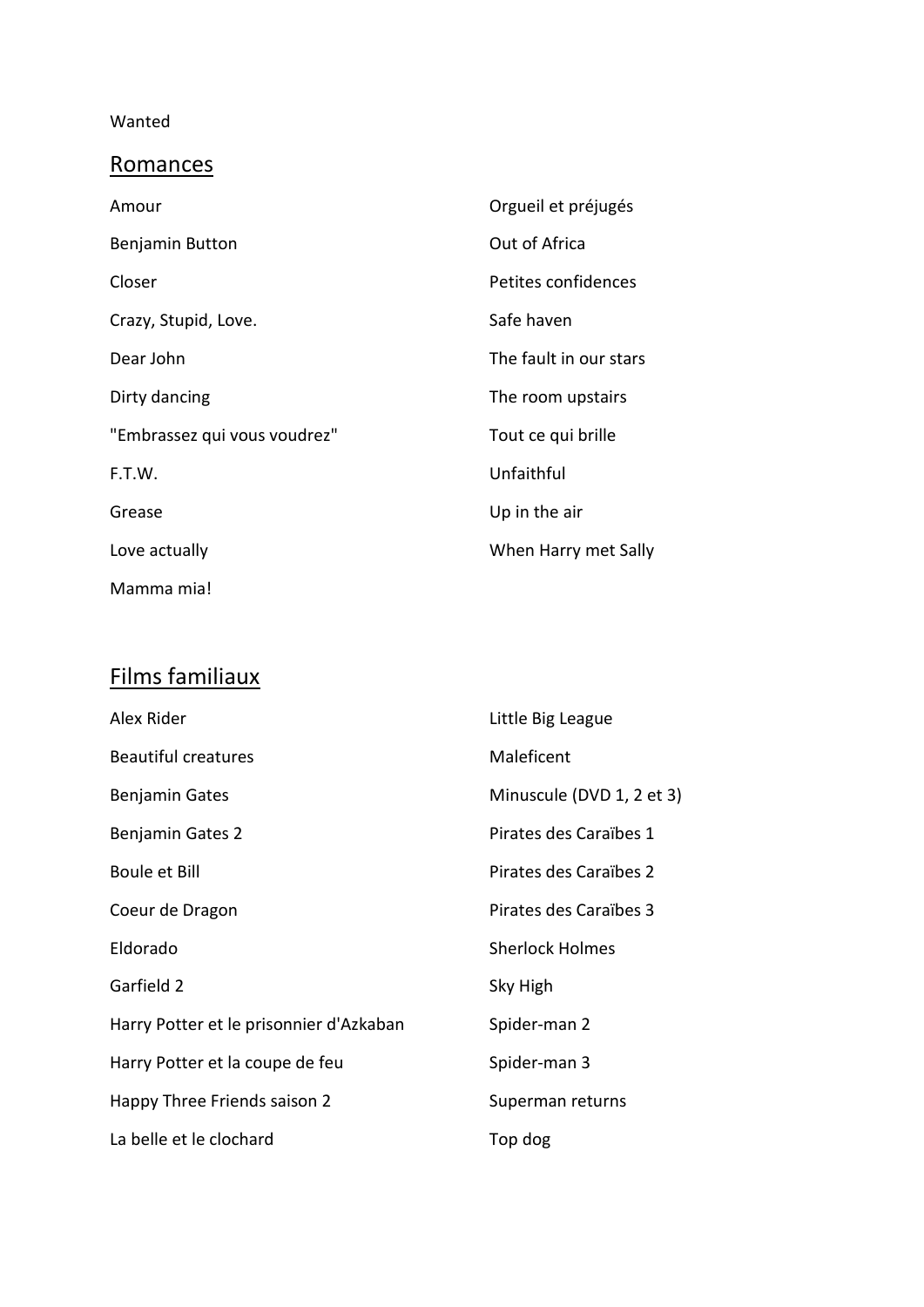# **Comédies**

| A fish called Wanda            | Le monde de Charlie             |
|--------------------------------|---------------------------------|
| Arthur en vrai!                | Le déclin de l'empire américain |
| Blue crush                     | Les marmottes                   |
| <b>Borat</b>                   | Les portes de la gloire         |
| <b>Braqueurs amateurs</b>      | Les seigneurs de Dogtown        |
| Brice de Nice                  | Little Miss Sunshine            |
| Camping                        | Monkeybone                      |
| Cauet retourne la télé         | Narco                           |
| Chouchou                       | OSS 117                         |
| Double Zero                    | Tais-toi!                       |
| Gad Elmaleh: L'autre c'est moi | <b>Tanguy</b>                   |
| Hitch                          | Taxi 4                          |
| Home fires burning             | The mighty ducks                |
| Jackpot                        | The pacificer                   |
| La tour Montparnasse infernale | The truth about cats and dogs   |
| La panthère rose               | Very bad trip                   |

#### **Drames**

| A la recherche du bonheur | La mort suspendue     |
|---------------------------|-----------------------|
| <b>Babel</b>              | Le rôle de ma vie     |
| Christmas snow            | Mystic river          |
| Coach Carter              | Seize the Day         |
| Dans la brume électrique  | The constant gardener |
| Des vents contraires      | The woodsman          |
| Don't say a word          | V pour Vendetta       |
| Fight Club                | <b>Vol 93</b>         |
| <b>Gran Torino</b>        | <b>Will Hunting</b>   |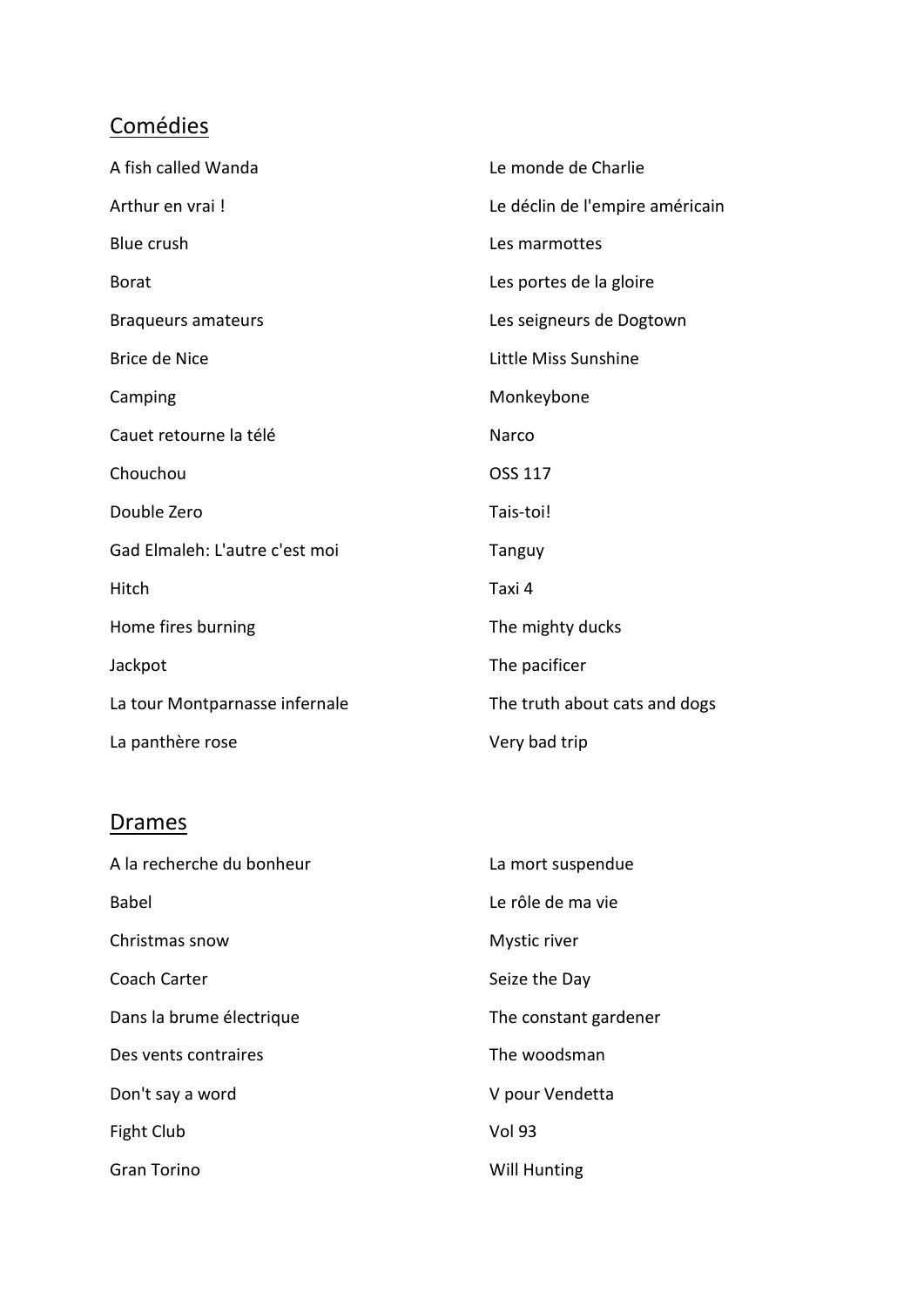# Thriller/horreur

| 28 semaines plus tard        | Open water                  |
|------------------------------|-----------------------------|
| <b>Cherry Falls</b>          | Panic room                  |
| Des serpents dans l'avion    | Paranoïak                   |
| <b>Destination finale</b>    | Saw                         |
| Destination finale 3         | Saw <sub>2</sub>            |
| Eden lake                    | Saw <sub>3</sub>            |
| Fear                         | Seven                       |
| Freddy vs Jason              | Shriek                      |
| Hannibal                     | Shutter Island              |
| Hostel                       | Solitaire                   |
| Insomnia                     | <b>Taking Lives</b>         |
| Irréversible                 | The bone collector          |
| Le démon d'Halloween         | The game (deux exemplaires) |
| Le masque d'Halloween        | The hitcher                 |
| The fear                     | The killer inside me        |
| Le masque de l'araignée      | The ring                    |
| Les femmes de Stepford       | The silence of the lambs    |
| Les infiltrés                | Vérité                      |
| Millénium (deux exemplaires) | Wishcraft                   |
| Monster                      | Zodiac                      |